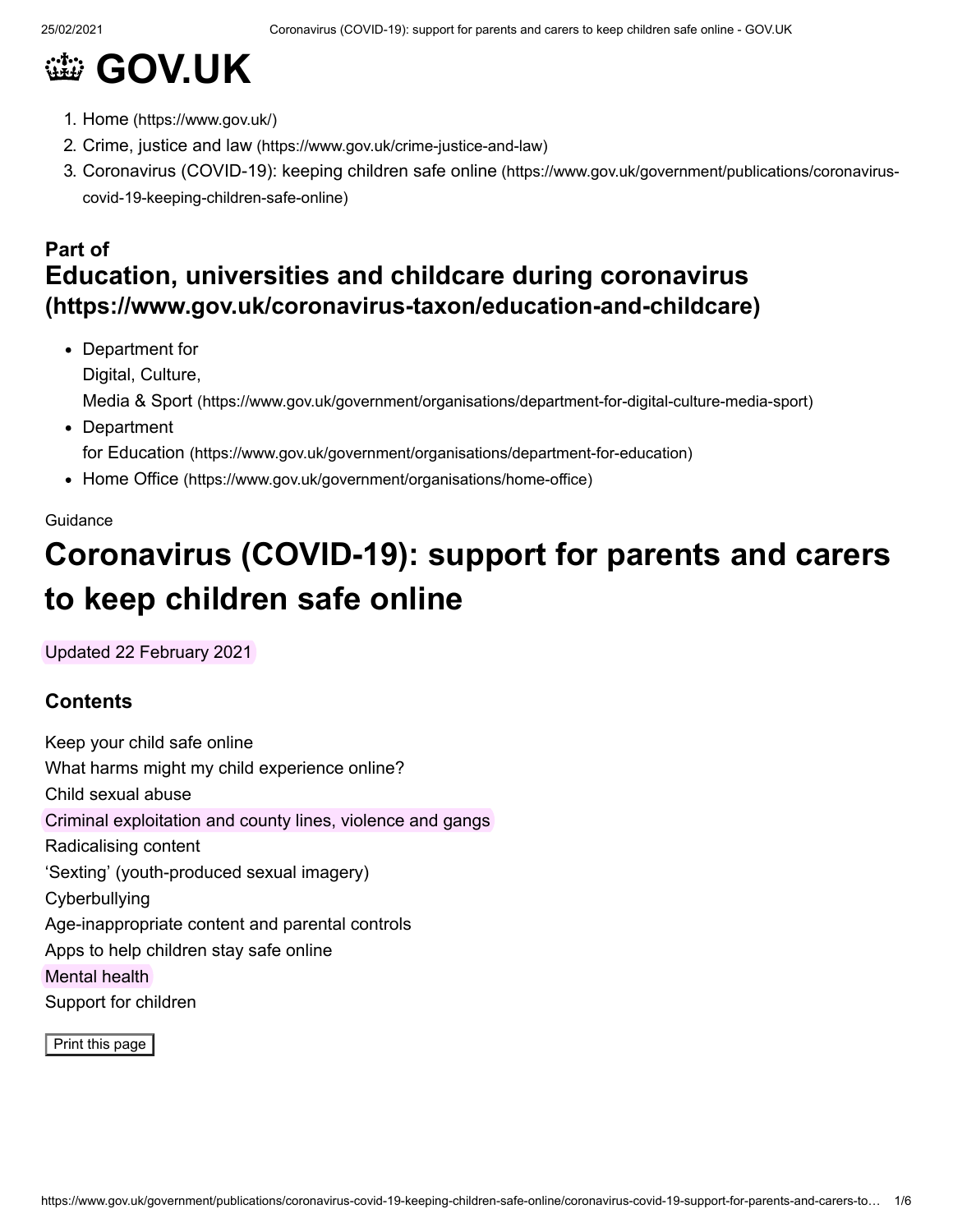

#### © Crown copyright 2021

This publication is licensed under the terms of the Open Government Licence v3.0 except where otherwise [stated. To view this licence, visit nationalarchives.gov.uk/doc/open-government-licence/version/3](https://www.nationalarchives.gov.uk/doc/open-government-licence/version/3) (https://www.nationalarchives.gov.uk/doc/open-government-licence/version/3) or write to the Information Policy Team, The National Archives, Kew, London TW9 4DU, or email: [psi@nationalarchives.gov.uk](mailto:psi@nationalarchives.gov.uk).

Where we have identified any third party copyright information you will need to obtain permission from the copyright holders concerned.

This publication is available at https://www.gov.uk/government/publications/coronavirus-covid-19-keepingchildren-safe-online/coronavirus-covid-19-support-for-parents-and-carers-to-keep-children-safe-online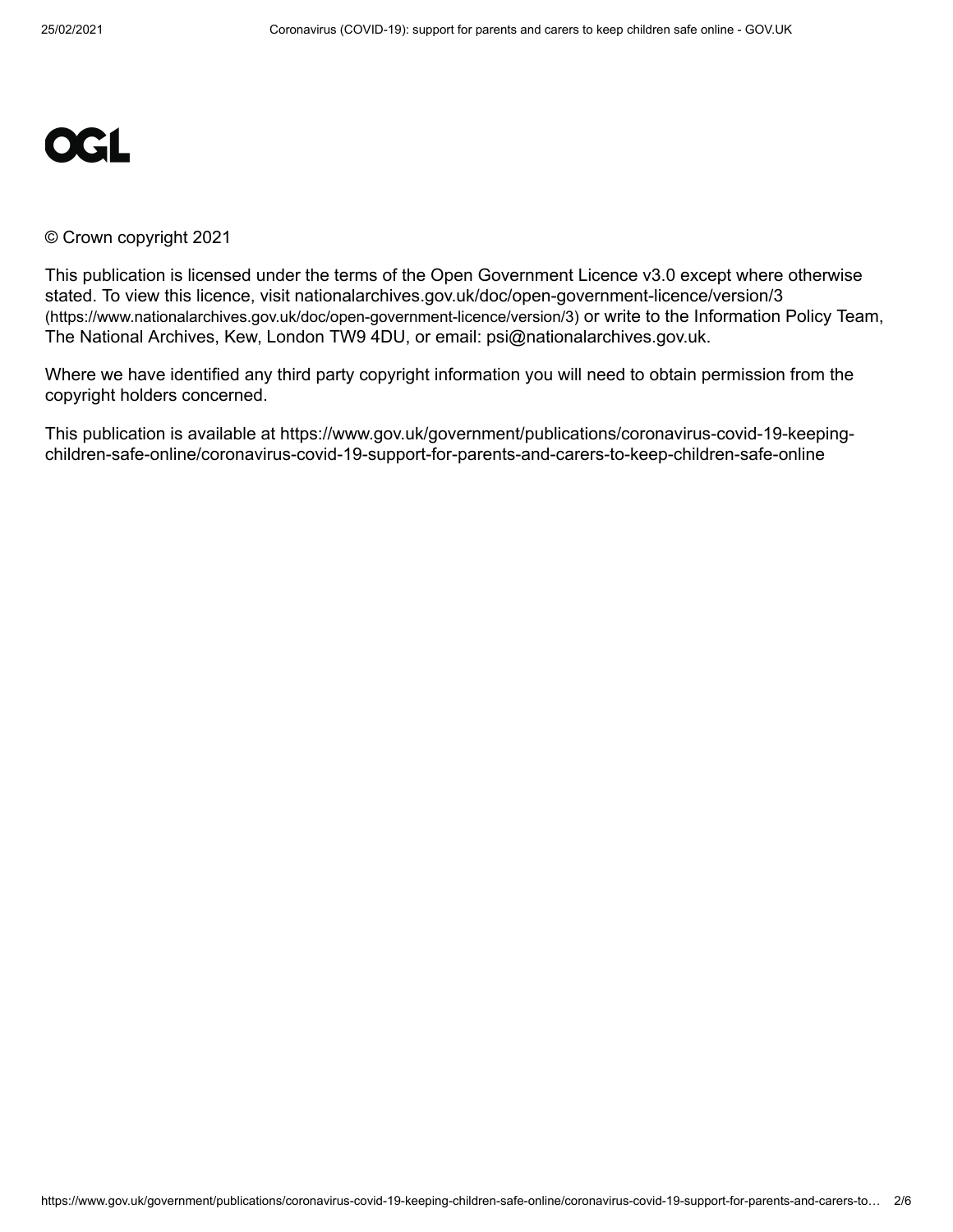While there are huge benefits to being online to stay connected to family and friends during this period, the government recognises many parents feel concerned about the activities and content their children are accessing. This guidance outlines resources to help keep children safe from different risks online and where to go to get support and advice.

## **Keep your child safe online**

It is important to have regular conversations about staying safe online and to encourage children to speak to you if they come across something worrying online.

Talk to your child about the importance of creating a safe online environment, including keeping any log-in details and passwords safe.

These resources will support you to talk to your child about a range of online safety issues, set up home filtering in a child-friendly way and set up age-appropriate parental controls on digital devices:

- Thinkuknow [\(https://www.thinkuknow.co.uk/\)](https://www.thinkuknow.co.uk/) by the National Crime Agency Child Exploitation and Online Protection command (NCA-CEOP) - resources for parents and carers and children of all ages to help keep children safe online
- Childnet [\(https://www.childnet.com/\)](https://www.childnet.com/) has developed guidance for parents and carers [\(https://www.childnet.com/parents-and-carers/have-a-conversation\)](https://www.childnet.com/parents-and-carers/have-a-conversation) to begin a conversation about online safety, [as well as guidance on keeping under-fives safe online](https://www.childnet.com/parents-and-carers/hot-topics/keeping-young-children-safe-online) (https://www.childnet.com/parents-and-carers/hottopics/keeping-young-children-safe-online)
- Parent Info [\(https://parentinfo.org/\)](https://parentinfo.org/) is a collaboration between Parent Zone and NCA-CEOP support and guidance for parents and carers related to the digital world from leading experts and organisations
- National Society for the Prevention of Cruelty to Children (NSPCC) quidance for parents and carers (https://www.nspcc.org.uk/keeping-children-safe/online-safety) to help keep children safe online
- UK Safer Internet Centre [\(https://www.saferinternet.org.uk/advice-centre/parents-and-carers\)](https://www.saferinternet.org.uk/advice-centre/parents-and-carers) tips and advice for [parents and carers to keep children safe online - you can also report any harmful content found online](https://reportharmfulcontent.com/) through the UK Safer Internet Centre (https://reportharmfulcontent.com/)
- Inclusive Digital Safety Hub [\(https://www.internetmatters.org/inclusive-digital-safety/\)](https://www.internetmatters.org/inclusive-digital-safety/) and Online Safety Hub [\(https://www.internetmatters.org/connecting-safely-online/\)](https://www.internetmatters.org/connecting-safely-online/), created by South West Grid for Learning in partnership with Internet Matters - support and tailored advice for young people with additional learning needs and their parents or carers
- Parents' Guide to Age Ratings [\(https://indd.adobe.com/view/edb6c04a-b984-4cd4-ab93-79ea28ac8298\)](https://indd.adobe.com/view/edb6c04a-b984-4cd4-ab93-79ea28ac8298) explains how the British Board of Film Classification rates content, and gives parents advice on choosing online content well

## **What harms might my child experience online?**

You may have concerns about specific harms which children can experience online. There are more resources to help you understand and protect your child from these, including:

 $\bullet$  child sexual abuse – a definition

[\(https://assets.publishing.service.gov.uk/government/uploads/system/uploads/attachment\\_data/file/779401/Working\\_To](https://assets.publishing.service.gov.uk/government/uploads/system/uploads/attachment_data/file/779401/Working_Together_to_Safeguard-Children.pdf#page=107) gether\_to\_Safeguard-Children.pdf#page=107)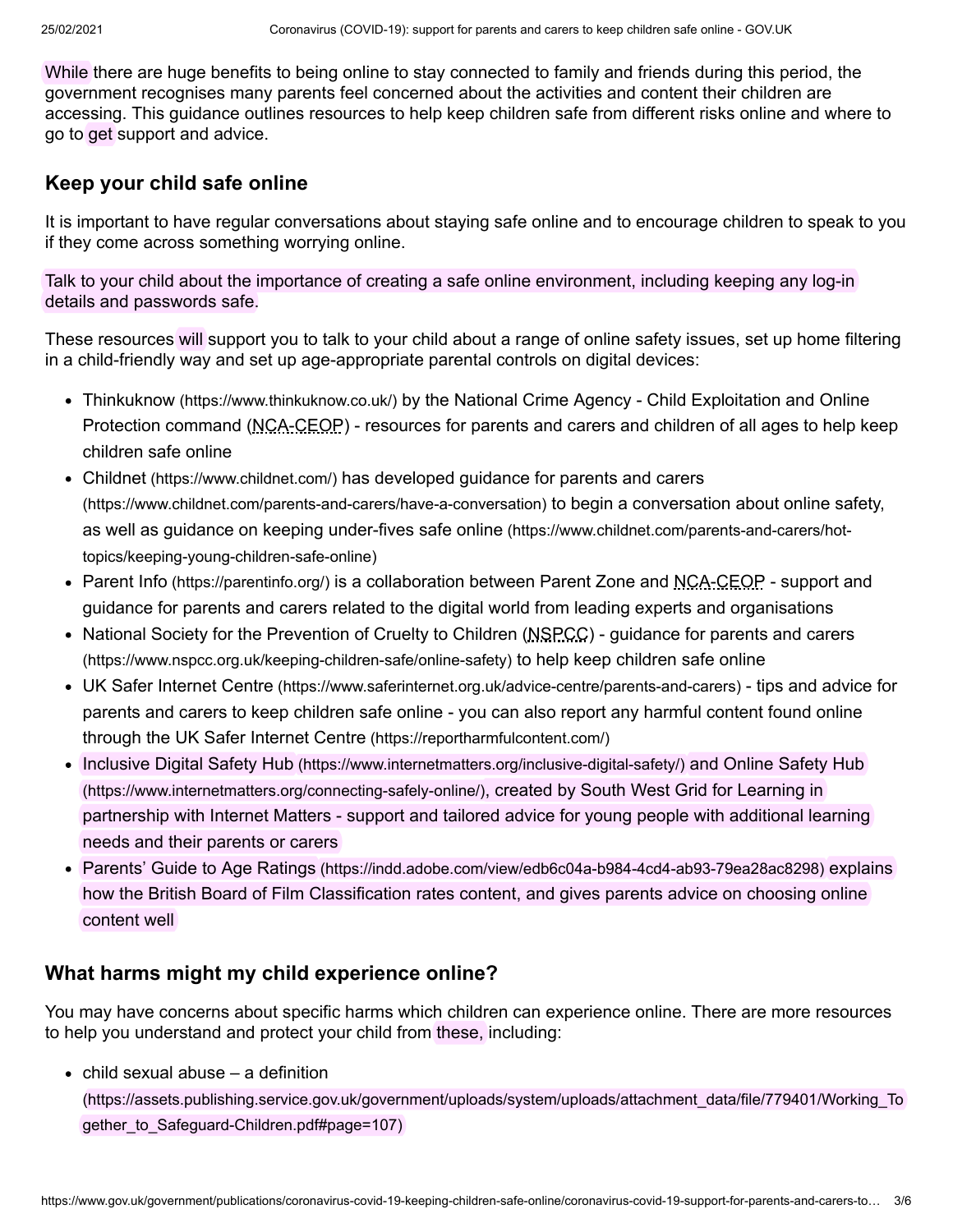- $\bullet$  child criminal exploitation a definition [\(https://assets.publishing.service.gov.uk/government/uploads/system/uploads/attachment\\_data/file/698009/serious](https://assets.publishing.service.gov.uk/government/uploads/system/uploads/attachment_data/file/698009/serious-violence-strategy.pdf#page=46)violence-strategy.pdf#page=46)
- exposure to radicalising content
- youth-produced sexual imagery ('sexting')
- cyberbullying
- exposure to age-inappropriate content, such as pornography
- exposure to harmful content, such as suicide content

#### **Child sexual abuse**

If you are concerned call 999 or report it to the NCA-CEOP [\(https://www.ceop.police.uk/ceop-reporting/\)](https://www.ceop.police.uk/ceop-reporting/).

If your child has been a victim of child sexual abuse – online or offline – and you believe they are in immediate danger, call 999 and ask for the police. The police will continue to respond to emergency calls.

If you are concerned that your child has been a victim of online sexual abuse or you are worried about the way [someone has been communicating with your child online, you can report it to NCA-CEOP](https://www.ceop.police.uk/ceop-reporting/) (https://www.ceop.police.uk/ceop-reporting/).

These resources provide information and support for parents and carers on what to do if you're worried about child sexual abuse:

- you can contact the NSPCC helpline [\(https://www.nspcc.org.uk/keeping-children-safe/our-services/nspcc-helpline/\)](https://www.nspcc.org.uk/keeping-children-safe/our-services/nspcc-helpline/) (0808 800 5000) for support and advice if you have concerns about your own or another child's safety. The [Together, we can tackle child abuse campaign](https://tacklechildabuse.campaign.gov.uk/) (https://tacklechildabuse.campaign.gov.uk/) also provides information on the signs of child abuse and neglect
- Thinkuknow [\(https://www.thinkuknow.co.uk/parents/Support-tools/home-activity-worksheets/\)](https://www.thinkuknow.co.uk/parents/Support-tools/home-activity-worksheets/) by NCA-CEOP has developed activities to support your child's safe use of the internet
- the Lucy Faithfull Foundation's Parents Protect [\(https://www.parentsprotect.co.uk/\)](https://www.parentsprotect.co.uk/) website has advice on how [to help protect children from child sexual abuse including a Harmful Sexual Behaviour Prevention Toolkit](https://www.stopitnow.org.uk/wp-content/uploads/2020/10/Stop_It_Now_harmful_sexual_behaviour_prevention_toolkit_Oct_2020.pdf) (https://www.stopitnow.org.uk/wp-

content/uploads/2020/10/Stop\_It\_Now\_harmful\_sexual\_behaviour\_prevention\_toolkit\_Oct\_2020.pdf)

- [if you see sexual images or videos of someone under 18 online, report it anonymously to the Internet](https://report.iwf.org.uk/en) Watch Foundation (https://report.iwf.org.uk/en) who can work to remove them from the web and help to identify victims and survivors
- you can contact Stop It Now! [\(https://www.stopitnow.org.uk/\)](https://www.stopitnow.org.uk/) for information and advice if you have concerns about someone's behaviour, including children who may be displaying concerning sexual behaviour
- you can contact The Marie Collins Foundation [help@mariecollinsfoundation.org.uk](mailto:help@mariecollinsfoundation.org.uk) for support, including advice and individual counselling, for your child if they have been subjected to online sexual abuse support is also offered to parents and carers

#### **Criminal exploitation and county lines, violence and gangs**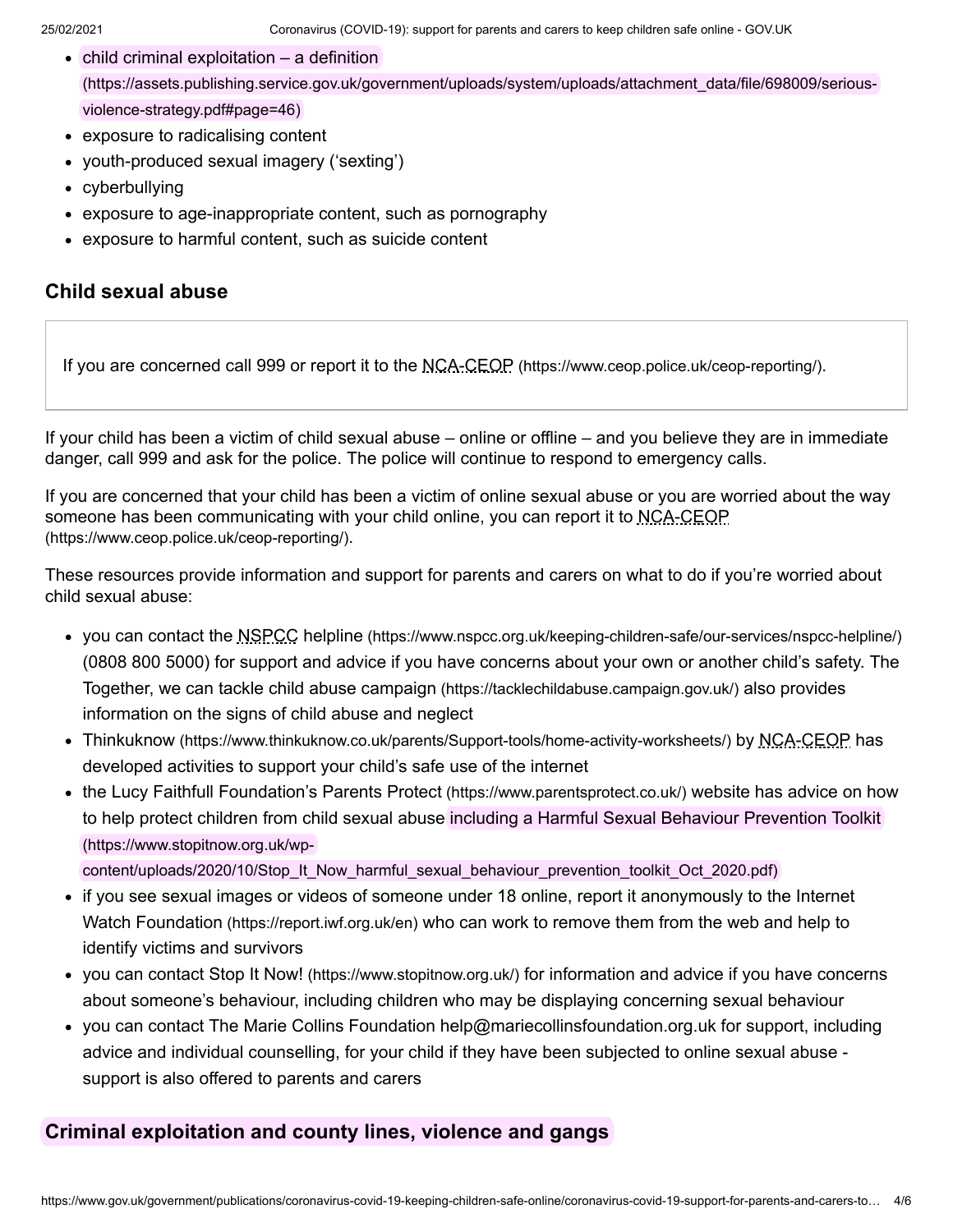Our page of advice to parents and carers on keeping children safe from abuse and harm (https://www.gov.uk/government/publications/coronavirus-covid-19-keeping-children-safe-from-abuse-and-harm/advice-to[parents-and-carers-on-keeping-children-safe-from-abuse-and-harm#crime-criminal-exploitation-and-county-lines-violence](https://www.gov.uk/government/publications/coronavirus-covid-19-keeping-children-safe-from-abuse-and-harm/advice-to-parents-and-carers-on-keeping-children-safe-from-abuse-and-harm#crime-criminal-exploitation-and-county-lines-violence-and-gangs)and-gangs) has information on this.

### **Radicalising content**

If you are concerned that any family member, friend or loved one is being radicalised, you can call the police or 101 to get advice or make a Prevent referral, so that they can get safeguarding support.

Support is tailored to the individual and works in a similar way to safeguarding processes designed to protect people from gangs, drug abuse, and physical and sexual exploitation.

Receiving support through Prevent is voluntary, confidential and not a form of criminal sanction.

If you need more help, you can also contact your local authority safeguarding team.

- [Educate Against Hate Parents' Hub](https://educateagainsthate.com/parents/) (https://educateagainsthate.com/parents/) resources and government advice for parents and carers on keeping young people safe from extremism, including online
- Let's Talk About It [\(https://www.ltai.info/staying-safe-online/\)](https://www.ltai.info/staying-safe-online/) support for parents and carers to keep children safe from online radicalisation
- [any member of the public can report terrorist content they find online through the GOV.UK referral tool](https://www.gov.uk/report-terrorism) (https://www.gov.uk/report-terrorism) - more information about what to report and what happens when you do can be found on the [Action Counters Terrorism campaign](https://act.campaign.gov.uk/) (https://act.campaign.gov.uk/)

## **'Sexting' (youth-produced sexual imagery)**

If you are worried about your child sending nude images or videos (sometimes referred to as 'youth-produced sexual imagery' or sexting), NSPCC (https://www.nspcc.org.uk/keeping-children-safe/online-safety/sexting-sendingnudes/) [provides advice to help you understand the risks and support your child.](https://www.nspcc.org.uk/keeping-children-safe/online-safety/sexting-sending-nudes/)

If your child has shared nude images, Thinkuknow [\(https://www.thinkuknow.co.uk\)](https://www.thinkuknow.co.uk/) by NCA-CEOP provides advice on talking to your child and where to get help.

So You Got Naked Online [\(https://swgfl.org.uk/resources/so-you-got-naked-online/\)](https://swgfl.org.uk/resources/so-you-got-naked-online/) created by South West Grid for [Learning, has advice for young people and parents affected by sexting, also available in a SEND \(Special](https://www.internetmatters.org/inclusive-digital-safety/so-you-got-naked-online-guide-for-young-people/) Educational Need and Disability) version (https://www.internetmatters.org/inclusive-digital-safety/so-you-got-nakedonline-guide-for-young-people/).

## **Cyberbullying**

[If you are concerned about cyberbullying, you can find government advice and information about how you can](https://www.gov.uk/government/publications/preventing-and-tackling-bullying) protect your child (https://www.gov.uk/government/publications/preventing-and-tackling-bullying) and tackle it if it happens.

## **Age-inappropriate content and parental controls**

If you have downloaded new apps or bought new technology to help stay connected at this time, remember to review and adjust privacy and safety settings if you or your child is signing up to a new online service.

• Internet Matters has step-by-step guides [\(https://www.internetmatters.org/parental-controls/\)](https://www.internetmatters.org/parental-controls/) on how to set up parental controls so that you can control what content your child can access online